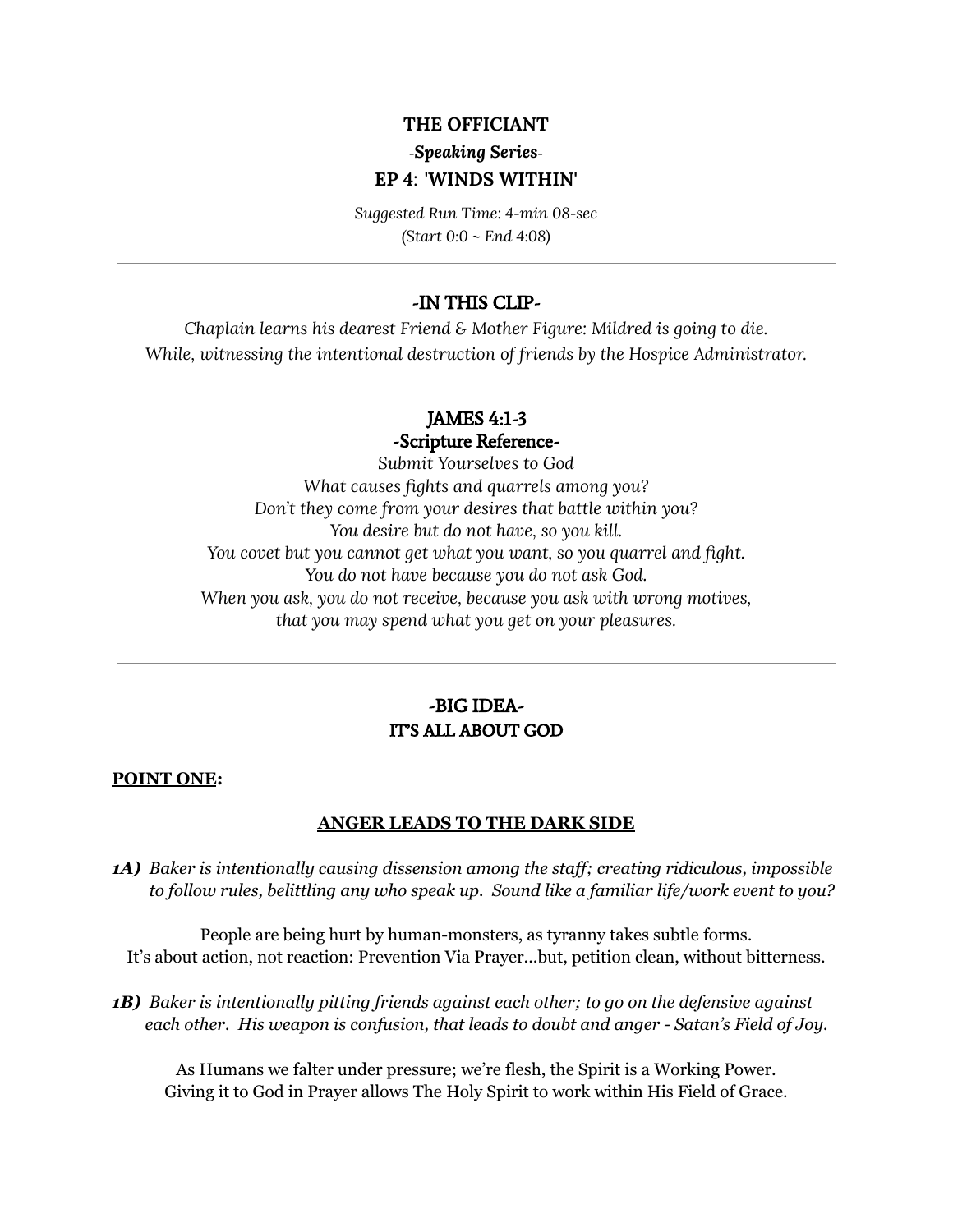### **APPLICATION:**

### **PRAISE THE LORD, FIGHT THE MONSTER**

*The Church Body, called to care for each other and the world. How do we balance handling life's hard patches (people) in an Eternal way while handling, with love, those internal people/problems of this earth?*

#### **POINT TWO:**

#### **CHOOSE YOUR BATTLES, KNOWING THEY'RE NOT YOURS**

*2A) Chaplain obtains life/death altering information while in the midst of a 'human battle'. Humans acting out, arguing over earthly things, removing their eyes from the Eternal.*

> The scene is shot in a circle - like a lasso - or whirlwind. Often this is how our world feels when receiving/dealing with bad news. Humans are designed this way...it helps us hand it over to God, in peace.

*2B) Someone who acts evil/hurtful isn't a monster, they are oppressed by monsters (satan, demons), so Chaplain's (our) work, is to not challenge what they're doing, but to question why they're doing so...and meet them with Love.*

Ultimately figuring out bad-acting people's motives (The Why) keeps us dwelling on earth stuff, The real issue is demonic. We hit the front lines in Confident Prayer, but **must** give it to God.

#### **APPLICATION:**

#### **PRAISE THE LORD, FIGHT THE MONSTER**

In tense 'battle' moment - are our eyes on the problems inside the whirlwind? Or the God who is above it? And...He meets each situation with Love. He Will Bring Purpose To The Pain.

#### **CONCLUSION:**

### **What Does This Scene Look Like From The Holy Spirit's Perspective?**

#### **-HEBREWS 12:2**

*'...fixing our eyes on Jesus, the pioneer and perfecter of faith. For the joy set before him he endured the cross, scorning its shame, and sat down at the right hand of the throne of God.'*

> God has a better Bird's Eye View than us. The Spirit is at work in all things, focus on His Love, not the issue.